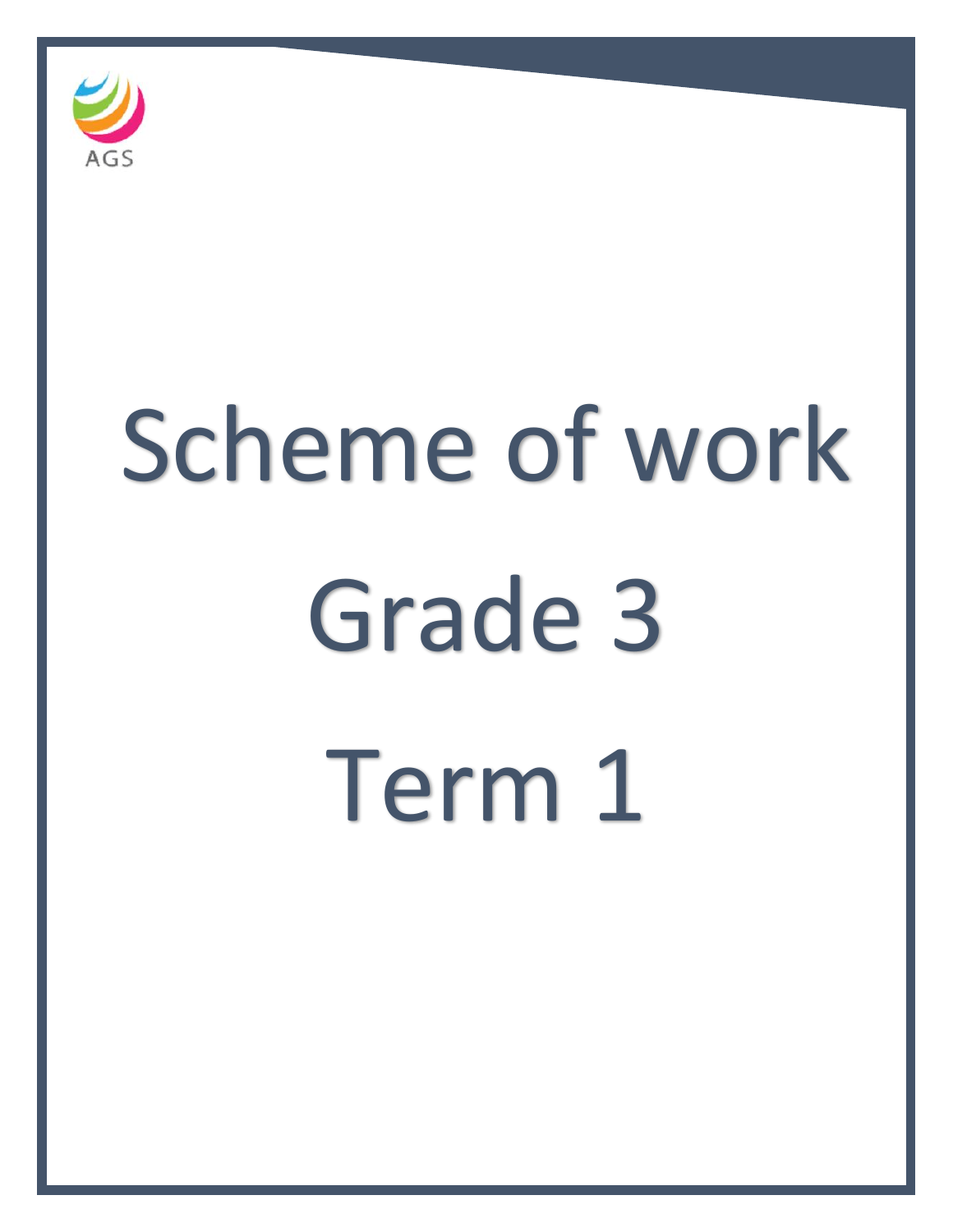

# **Unit 1**

Our first unit, 'Ordinary Days' focuses on stories with familiar settings such as home and school. The unit is based around two picture books: *Once upon an Ordinary School Day* by Colin McNaughton and *Amazing Grace* by Mary Hoffman.

The pupils will develop a vocabulary to talk about settings and begin to understand how authors create settings through words.

## **Aims and Objectives:**

## **By the end of the unit, pupils will be able to:**

- identify characters and settings in real-life stories
- read aloud with increased confidence, fluency and expression, taking account of punctuation
- recognise nouns, verbs and adjectives used by writers to create settings and characters
- identify main ideas and themes of stories and sections of stories and use this for planning write a story with a familiar setting which shows a logical sequence of events.

## **Skills Development:**

## **During the course of this unit, pupils will:**

- use a range of strategies to read and understand unfamiliar words
- learn to recognise verbs, nouns and adjectives and use the terms appropriately
- read aloud with increased fluency, using punctuation
- recognise different ways of showing dialogue and begin to use inverted commas (speech marks) in their writing to extend the range of sentence types used.

# **Unit 2**

Our second unit, 'Let's have a Party' focuses on instructions. During the unit, students will read and follow instructions, first to create a pop-up invitation, then to prepare for a party, including using recipe books and writing shopping lists.

Having developed an understanding of the instructional text type, the students will be supported as they invent a new party game, based on a familiar one, give oral instructions to their friends in order to try out the game, then write instructions for playing it. At the end of the unit, the students will be planning a party, which will also tie in with our mathematics learning as they will need to work with a budget to prepare their party.

## **Aims and Objectives:**

## **By the end of the unit, pupils will be able to:**

- read and follow instructions, recognising features of the text type
- create oral and written instructions based on a model text
- use verbs appropriately when writing instructions
- locate information in non-fiction texts using the contents page and index
- speak and listen more confidently in group activities.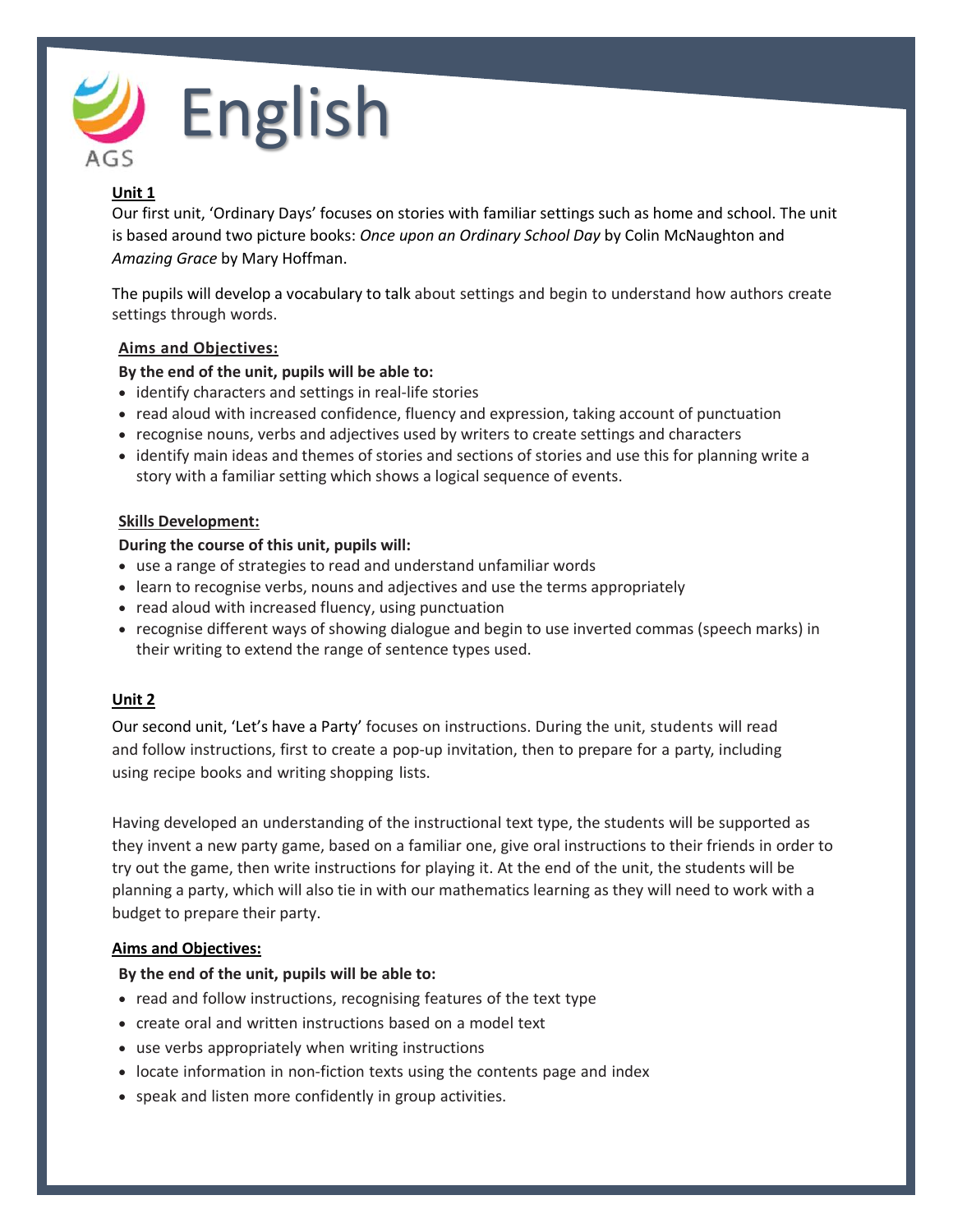#### **Skills Development:**

#### **During the course of this unit, pupils will:**

- use a range of strategies to read and understand unfamiliar words
- use a range of strategies to spell words they are not sure of and to check the spelling
- read aloud with increased fluency, using punctuation
- secure recognition of irregular forms of common verbs
- ensure grammatical agreement with subject and verb to write standard English
- use adverbs to vary sentence beginnings
- use alphabetical order to organise a list.

#### **Assessment:**

The assessment of pupils' learning is always ongoing. Through verbal and written feedback, we provide pupils with support and advice in order to help them know and improve on their own next steps in the learning process in English.

During the term, pupils will complete independent pieces of writing, which we will use to assess a range of writing skills more generally. This provides us with feedback on how well your child is attaining relative to grade and curriculum expectations. Formatively, it provides feedback that will help us identify the next steps in writing for your child.

At the end of the year, pupils will complete a curriculum based assessment: Cambridge Progression Test and a standardized based assessment: GL Assessment - Progress Test in English.

#### **Support at home:**

Research indicates that reading is a very strong determiner of how well your child will achieve in all areas of learning and we wish to foster a wonderful reading culture in our school. There is also a strong correlation between achievement and the number of books in your home. To help your child at home, please read with them daily. This can mean reading aloud to your child as well as listening to your child reading aloud to you. Reading can also take many forms; it might be reading signs when out and about, reading online material, games, magazines, subtitles on the television etc.

Please note the importance of 'Mother Tongue' – children's home and first language. It is crucial that children with English as an Additional Language continue to improve their first language in order to support their learning of English and additional languages.

Children also need to learn their spellings (or sounds) daily and then continue to revise them after any spelling assessments or dictations to ensure they have embedded an ever increasing number of spelling rules or sounds. Remember, we are aiming for long term memory rather than short term performance.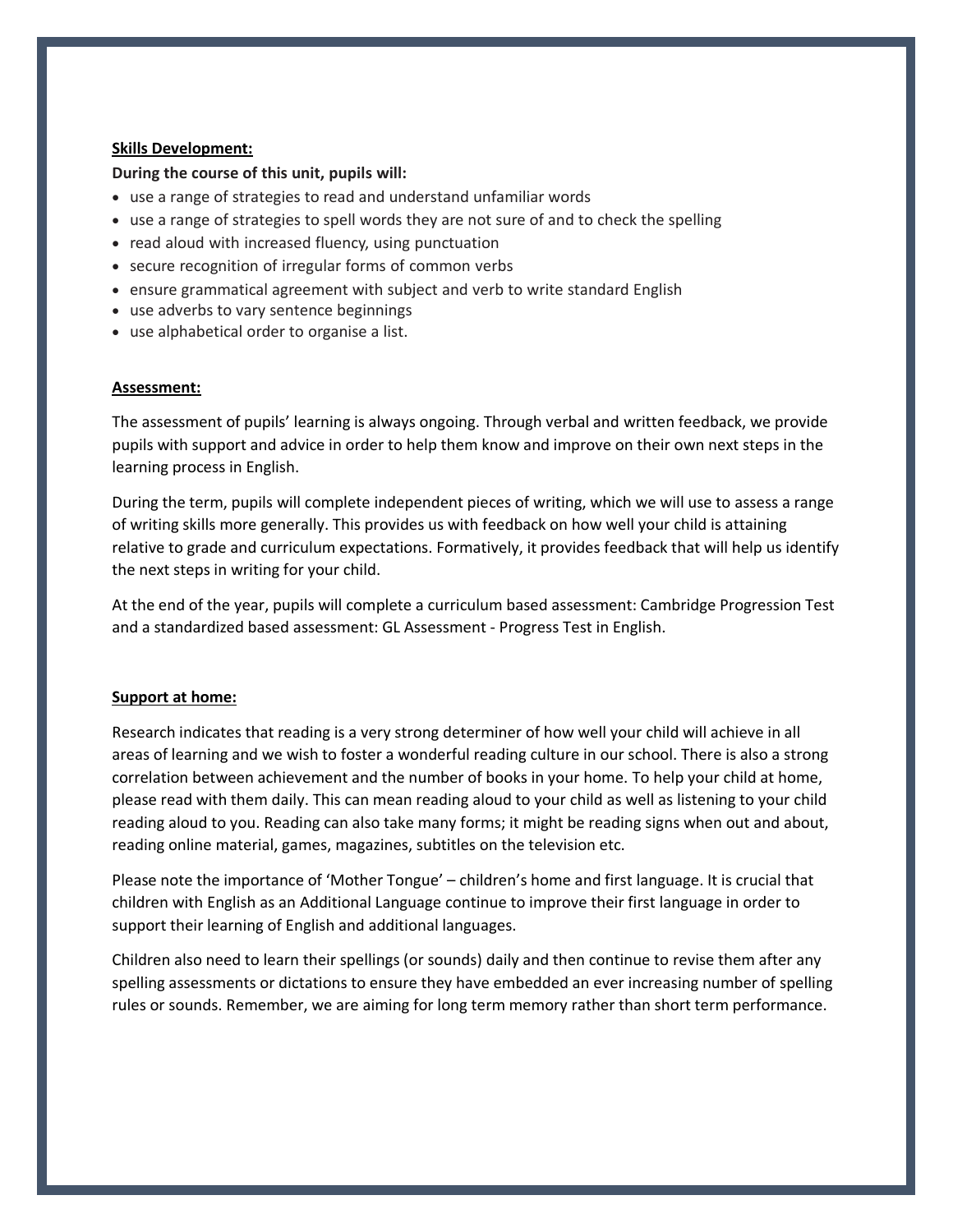

# **Unit 1**

During our first unit of learning, covering the first half term, we will work on number and problem solving, focusing on the value of each digit in a number. Children will be extending their understanding of number into the hundreds and up to 1000.

## **Learning Objectives:**

## **Numbers and the number system**

- Recite numbers 100 to 200 and beyond.
- Count on and back in ones, tens and hundreds from two- and three-digit numbers.
- Read and write numbers to at least 1000.
- Understand what each digit represents in three-digit numbers and partition into hundreds, tens and ones.
- Find 1, 10, 100 more/less than two- and three-digit numbers.
- Place a three-digit number on a number line marked off in multiples of 100.
- Place a three-digit number on a number line marked off in multiples of 10.

## **Using understanding and strategies in solving problems**

- Explore and solve number problems and puzzles.
- Identify simple relationships between numbers.

## **Support at home**

On your way to and from school and whenever you are out and about, look out for and talk with your child about numbers, patterns and shapes. Encourage your child to record what they see in their own way. They can then bring this into school to share with others. You could also take photographs to show what you did or what you noticed.

## *Making numbers*

 Make a set of digit cards 0-9, put them in an envelope. Take out 3 random cards. How many different numbers can you make with these cards?

*Numbers in the environment*

- Ask your child to read house numbers, car number plates, contents information on packaging and so on.
- In the supermarket (and at home) look out for things which come in packs of over 100 and read those numbers.

*More or less*

Ask your child what is 1, 10 or 100 more or less than a number they have noticed.

## **Unit 2**

During our second unit, we will continue to work on number and problem solving. Children will be extending their sense of number, so that they can rearrange a calculation to make it easier for them to find the total. We will also be counting in twos, threes, fours and fives and will be beginning to explore multiplication further. This unit will start after half term and will be taught for approximately three weeks.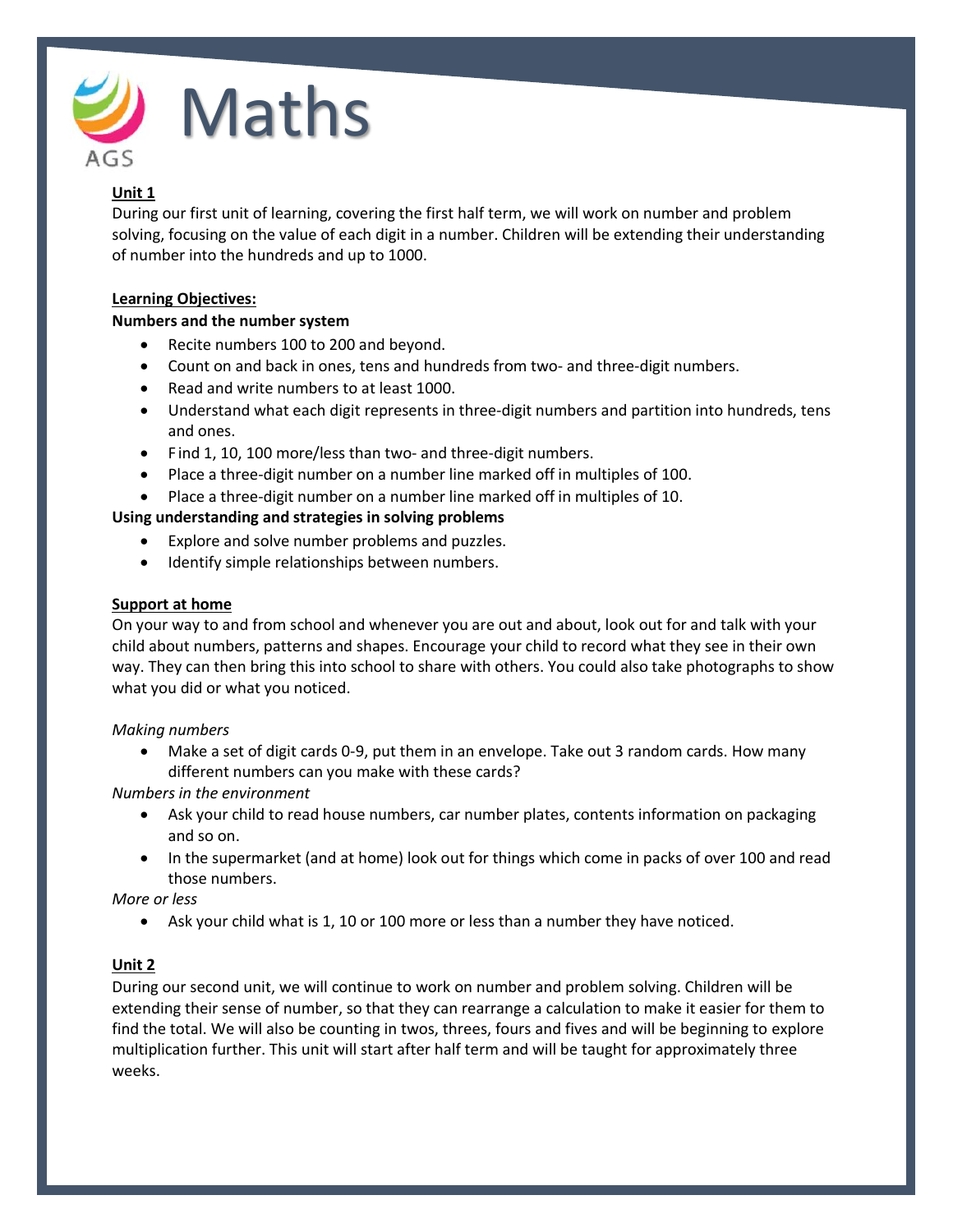#### **Learning Objectives:**

#### **Numbers and the number system**

 Count on and back in ones, tens and hundreds from two- and three-digit numbers. **Calculation** (*Addition and subtraction*)

- Add several small numbers.
- Re-order an addition to help with the calculation.

**Problem solving** (*Using techniques and skills in solving mathematical problems*)

- Choose appropriate mental strategies to carry out calculations.
- Make sense of and solve word problems and begin to represent them.
- Check the results of adding two numbers using subtraction, and several numbers by adding in a different order.

## **Using understanding and strategies in solving problems**

- Explain a choice of calculation strategy and show how the answer was worked out.
- Explore and solve number problems and puzzles.

## **Support at home**

*Multiplying*

- Roll a dice twice and ask your child to multiply the numbers together. If you have a set of dominoes, ask your child to multiply the two numbers on the domino together.
- Print a 100 square grid, mark out multiples of 2, 5 and 10. Use this to count in those multiples together and to learn the 2, 5 and 10 times tables.

*Numbers in the environment*

 Ask your child to read numbers in your environment and then find double (or half) of the number.

*Number pairs*

 Focus on a number such as 20 and ask your child which two numbers can be added together to make 20. Can they find all the number pairs?

*Number sentences*

Give your child a number sentence such as  $11 + 9 = 20$  and ask them to make up a story to go with it. For example, I had 11 marbles, then I won another 9 so I had 20 altogether.

*Out and about*

 On your way to and from school and whenever you are out and about, look out for and talk with your child about numbers, patterns and shapes.

## **Unit 3**

During our third unit, we will work on geometry and problem solving. This unit will be taught over a period of approximately 2 weeks.

- **Shapes, both 2 and 3 dimensional:** Students will explore and draw regular and irregular 2D shapes and revise knowledge and understanding of 3-D solids. This will develop into identifying, making and describing prisms and pyramids
- **Symmetry and movement:** Students will explore the idea of line symmetry of regular shapes by looking at the connection between the number of sides of regular shapes and the lines of symmetry. They will also look at position in relation to a person or object and give or follow instructions for movement involving distances, directions and half or quarter turns. Compass points will also be discussed.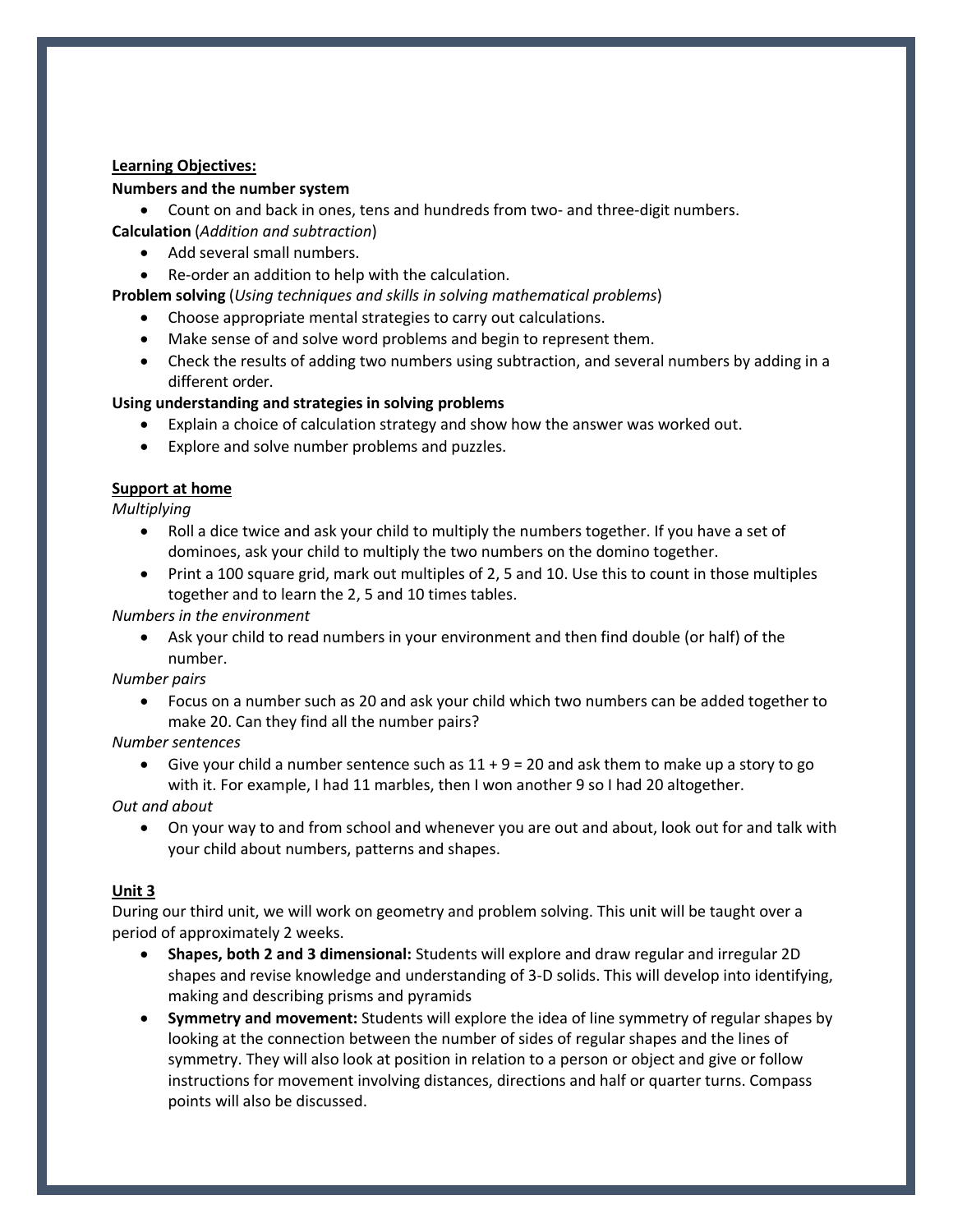#### **Learning Objectives:**

#### **Geometry**

- Identify right angles in 2D shapes.
- Identify, describe and draw regular and irregular 2D shapes including pentagons, hexagons, octagons, semi-circles.
- Classify 2D shapes according to the number of sides, vertices and right angles.
- Identify, describe and make 3D shapes including pyramids and prisms, investigate which nets will make a cube.
- Classify 3D shapes according to the number and shape of faces, number of vertices and edges.
- Relate 2D shapes and 3D solids to drawings of them.

## **Problem solving**

- Recognise the relationships between different 2D shapes.
- Identify the differences and similarities between different 3D shapes.

## **Support at home**

## *Playing with shapes*

 Your child can experiment with pattern making or create pictures that use shapes *Shapes in the environment*

Go for a walk and see shapes around you in buildings, paths, railings, rugs or bricks.

# *Looking for squares*

- Collect square (or any other shape) things and display them on a 'shape table'
- Walk around indoors and outside looking for squares
- Look for the biggest square in the house.

## *Making squares game*

- Take turns to roil a dice, say the number and collect that many sticks or straws.
- When a player has 4 sticks they build a square.
- The first player to make 4 squares is the winner.
- Change the rules to include other shapes.

## **Unit 4**

In the final unit of the term, we will work on measures and problem solving. This unit will be taught over approximately three weeks.

- **Money:** Students are introduced to American currency using dollars and cents.
- **Time:** We will revise days of the week and months of the year before going on to look at specific time using both analogue and digital clocks. Then we will put the concept of time into a practical concept where students can begin to understand why we need to know about the measurements of different time intervals.
- **Measures:** The activities put height and weight in an everyday situation of growing fruit trees and weighing the fruit, using doubling and halving to solve problems.

## **Learning Objectives:**

## **Measures**

- Consolidate using money notation.
- Solve word problems involving measures.
- Suggest and use suitable units to measure time and know the relationships between them.
- Read the time on analogue and digital clocks to the nearest five minutes on an analogue clock and to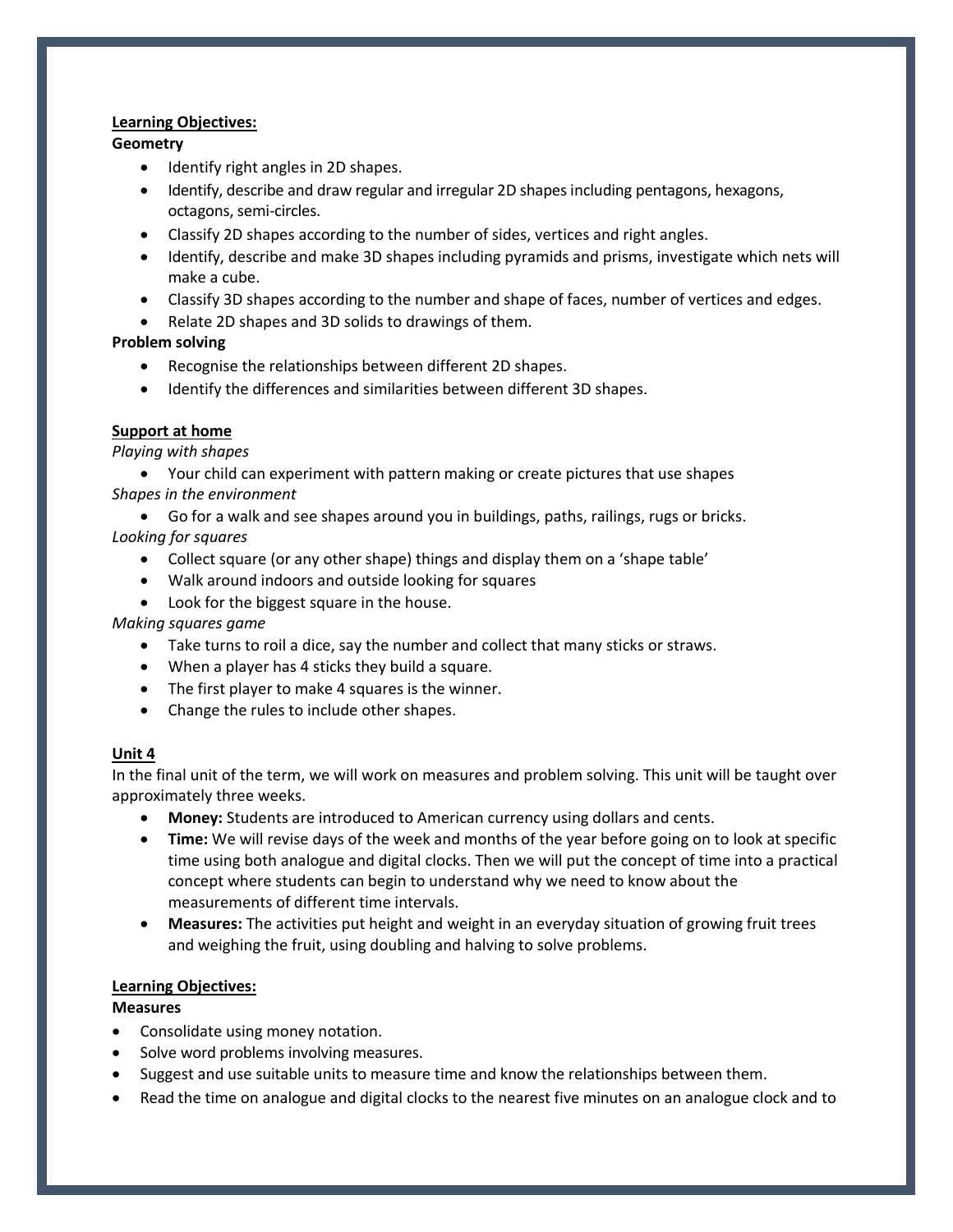the nearest minute on a digital clock.

## **Problem solving**

- Make a sensible estimate of the answer to a calculation.
- Make up number story to go with a calculation, including in the context of money.
- Choose appropriate mental strategies to carry out calculations.
- Estimate and approximate when calculating and check their working.
- Consider whether an answer is reasonable.

## **Support at home**

## *Everyday measures*

- Involve your child in everyday preparation of food, looking at the weight of ingredients, the time food takes to cook, let your child help to set the timer on the cooker
- Choose a favourite recipe and encourage your child to help to shop for the ingredients, prepare and weigh, and then cook the food.
- Using money and helping with the shopping are good ways for your child to get familiar with numbers and measures. Money is particularly useful for helping children develop quick ways of counting.
- Ask your child to find the amount of money to pay the shop keeper and work out change.
- Ask your child to find a kilogram pack of sugar.

## **Assessment**

The assessment of pupils' learning is always ongoing. Through verbal and written feedback, we provide pupils with support and advice in order to help them know and improve on their own next steps in the learning process in Maths.

At the end of every unit, pupils will be assessed against the learning objectives for that unit. However, pupils will continue to be assessed against these objectives and particularly the objectives they are finding more difficult, throughout the year. Parents will be given feedback on objectives that need more practise at home, through the parent consultation and reporting cycle.

At the end of the year, pupils will complete a curriculum based assessment: Cambridge Progression Test and a standardized based assessment: GL Assessment - Progress Test in Maths.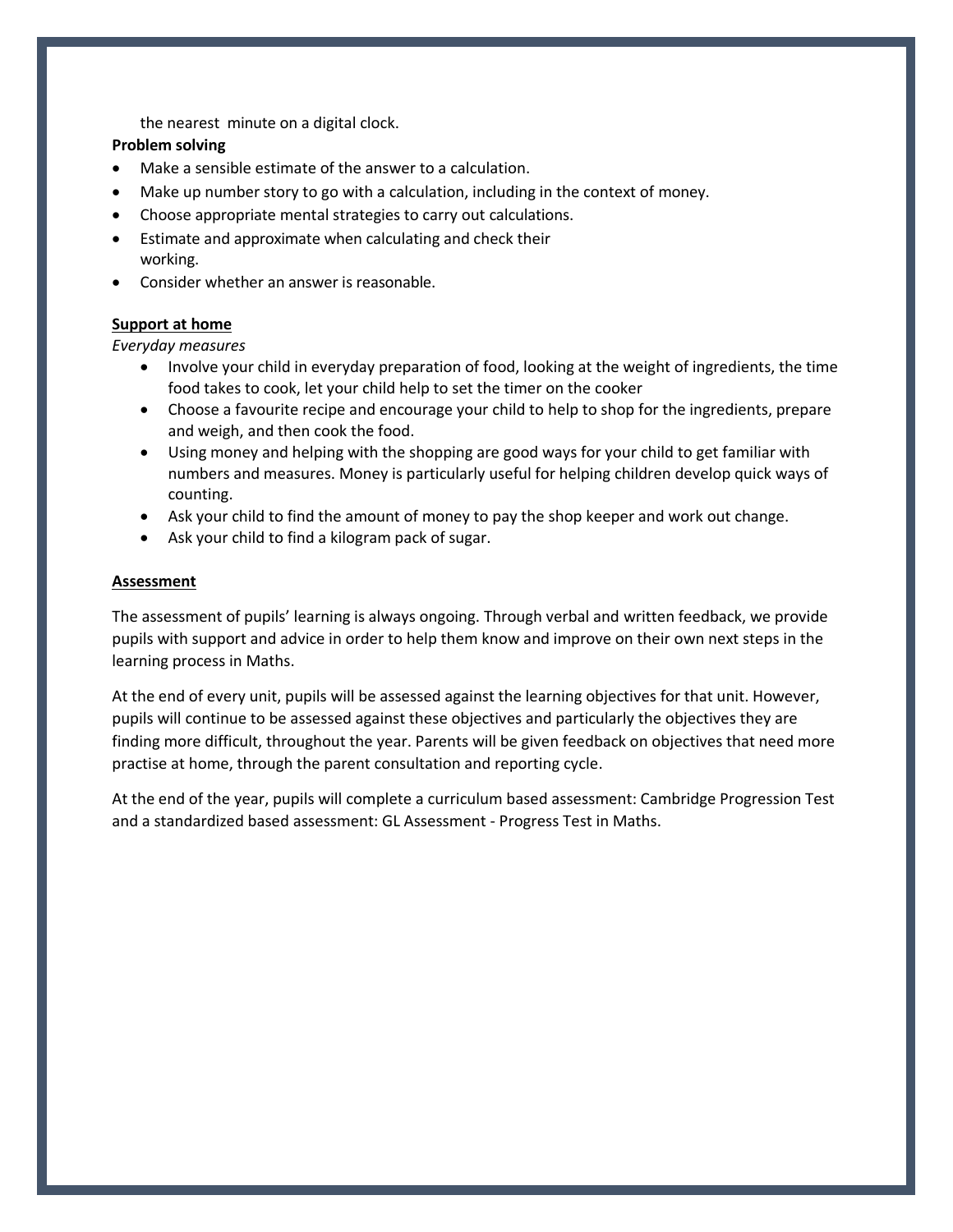

## **Unit 1**

The first unit, which will be taught over the first half term is called 'Looking After Ourselves'. This unit teaches the students about how they can look after themselves through eating a balanced diet, exercising and sleeping well. Students will also learn the impact different types of drink have on our teeth.

The unit is separated in to four topic area. Each topic is taught over two weeks.

**Topic 1** introduces the students to food groups and explains the function of each group.

#### **Learning objectives**

- Explore and research the adequate, varied diet needed to keep healthy.
- Observe and compare objects, living things and events.

**Topic 2** uses a food triangle/plate to show how much each food group contributes to a healthy and balanced diet.

#### **Learning objectives**

- Explore and research the adequate, varied diet needed to keep healthy.
- Collect evidence in a variety of contexts to answer questions or test ideas.

**Topic 3** introduces the idea that diet alone is not enough to keep us healthy. Our bodies also need regular exercise and sleep.

#### **Learning objectives**

- Explore and research exercise and the adequate, varied diet needed to keep healthy.
- Collect evidence in a variety of contexts to answer questions or test ideas.
- Observe and compare objects, living things and events.

**Topic 4** looks at how the food we eat affects our health. There is a strong emphasis on the consequences of too much sugar.

#### **Learning objectives**

- Know that some foods such as very sweet or very fatty can be damaging to health.
- Suggest ideas, make predictions and communicate these.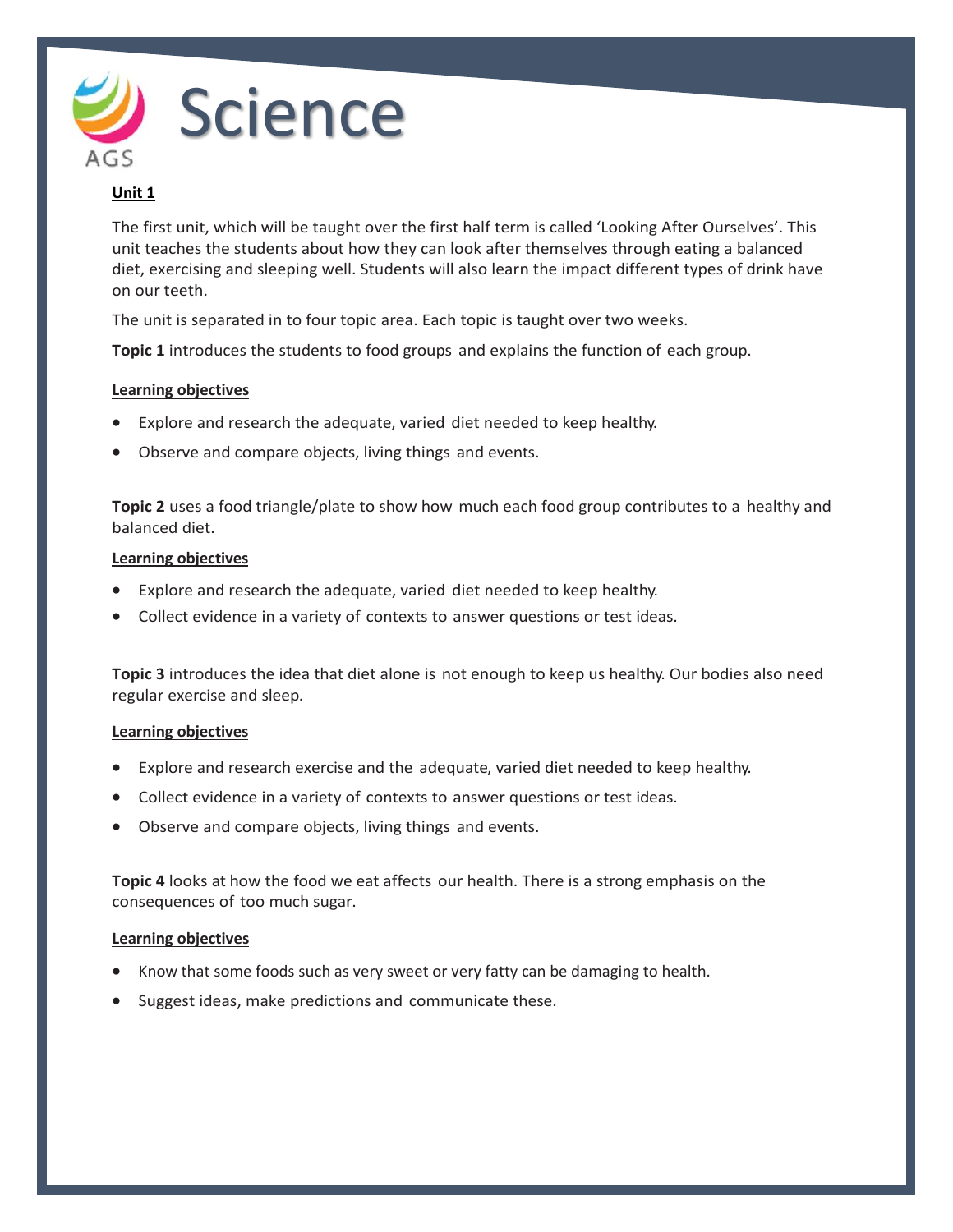#### **Support at home**

It is very important that your child recognizes the different food groups and why we need each food group in our diet. At home, it would be good to involve your child in the weekly shopping as well as the daily cooking. Encourage them to choose/identify the different food groups in each meal and when they ask for a snack have a discussion about the right type of snack they should be having.

Alongside eating a balanced meal, it is important as parents that you encourage your child to carry out regular exercise, either through after school clubs provided by the school or outside of school or letting them play in the garden/riding their bikes etc.

It is very important that your child gets a good night sleep every night. At home, it is vital that your child has a good bedtime routine established and they are getting enough hours of sleep every night.

#### **Unit 2**

The second unit, which will be taught over the second half of the term is called 'Our Five Senses'. This unit teaches the student what the five senses are; hearing, touch. taste, smell and sight and allows the students to investigate how we use our senses on a daily basis.

The unit is separated in to three topic areas. Each topic is taught over two weeks.

**Topic 1** asks learners to think about, and try, activities linked to the senses of touch and hearing. Students have the opportunity to carry out investigations linked to hearing and touch.

#### **Learning objectives**

- Explore the human senses hearing and touch and the ways we use them to learn about our world.
- Collect evidence in a variety of contexts to answer questions or test ideas.
- Draw conclusions from results and begin to use scientific knowledge to suggest explanations.

**Topic 2** provides the opportunity for learners to explore the sense of taste and smell and to conduct simple tests.

#### **Learning objectives**

- Explore the human senses of taste and smell and the ways we use them to learn about our world.
- Measure using simple equipment and record observations in a variety of ways.

**Topic 3** provides the opportunity for students to explore the sense of sight and to conduct a simple test.

#### **Learning objectives**

- Explore the human sense of sight and the ways we use it to learn about our world.
- Observe and compare living things and events.
- Measure using simple equipment and record observations in a variety of ways.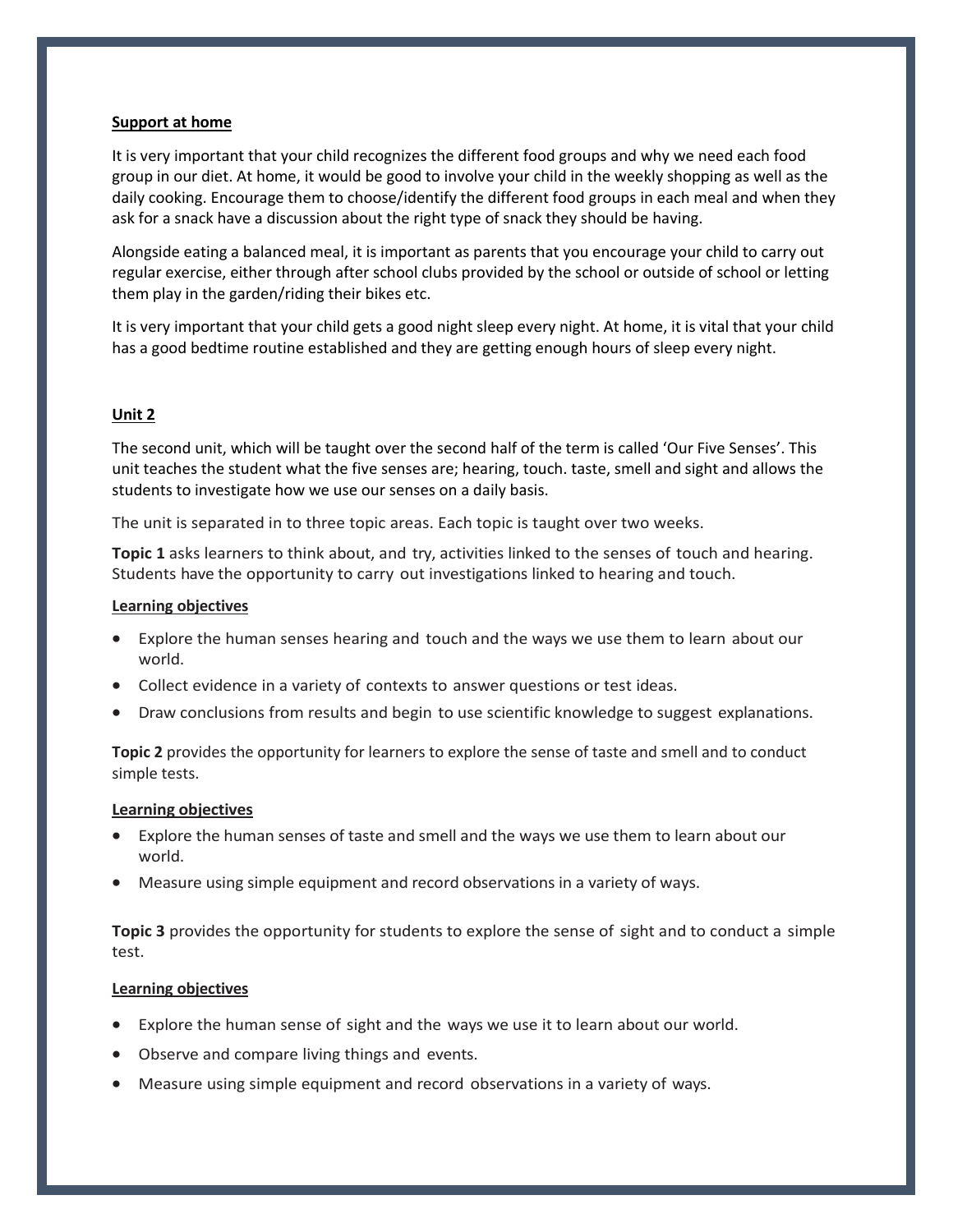#### **Support at home**

It is important that children get their eyes checked at least once a year or following the time frame advised by the optician.

At home, on a daily basis, talk with your child about the senses they are using for different activities. Discuss how sometimes we use many senses but at other times we may only use one. For example, when eating we use our sense of smell, sight and taste. Sometimes our sense of smell and sight puts us off eating something as we might not like the smell or look of it but it actually tastes really nice.

#### **Assessment**

The students will complete a unit assessment at the end of each unit, which will assess the students learning against the objectives.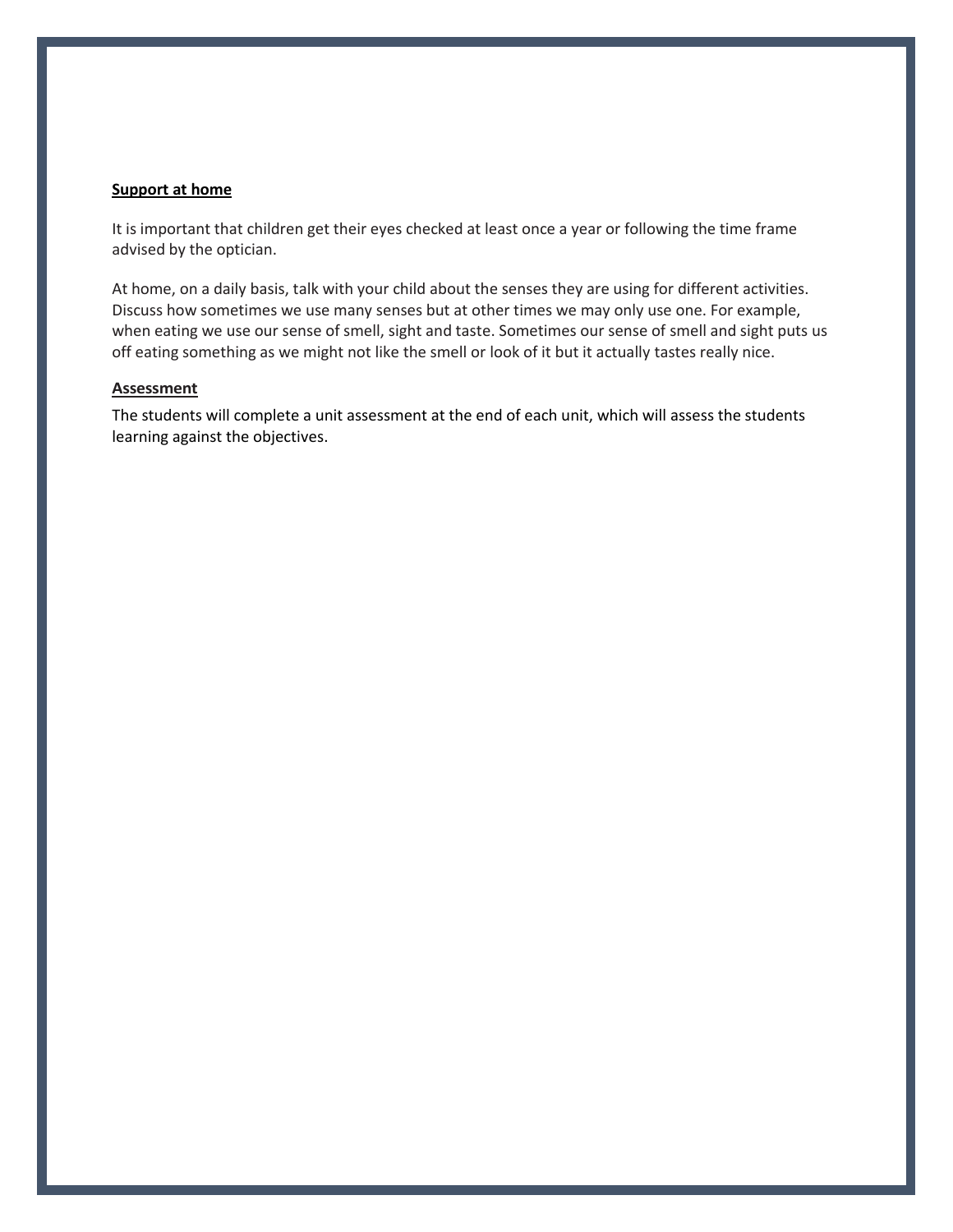

The IPC unit this term, Scavengers and Settlers will be taught throughout the whole first term. The unit teaches the students how humans can adapt and learn new skills in order to survive, which is exactly what our ancestors did in the Stone, Bronze and Iron Ages.

The unit will be taught cross-curricular:

In History, we'll be finding out:

- How fossils are made and what we can learn from them
- What our earliest ancestors might have looked like
- How our ancestors were able to survive
- How to use archaeological evidence to find out about a prehistoric hunter
- Where our ancestors settled and how they lived
- How we can learn about the past by investigating a Stone Age village
- What life was like during the Bronze Age and Iron Ages

In Art, we'll be finding out:

- How to create our own prehistoric cave paintings
- How to make and decorate pottery, based on one of the periods we have explored

In Technology we'll be finding out:

- About the types of foods that the first farmers would have grown
- How we can update the dishes that the early settlers may have eaten

In International, we'll be finding out:

• How we can work together to learn new skills and achieve our goals

#### **Support at home**

Please help your child by doing some extra reading and research around the subject. We have listed some areas that you may like to research. Research can be through the internet, talking to people, going to the library and reading books on the subject or going to the history museum, which has an area all about the Stone Age.

#### **Stone Age**

Research the materials they had and what they did with it, the culture, how people communicated with each other, the jewellery they made and their way of living.

#### **Bronze Age:**

Research the Shang Dynasty, Rulers, Myceans and the Beaker people. You might want to look at the different parts of the world that they belonged.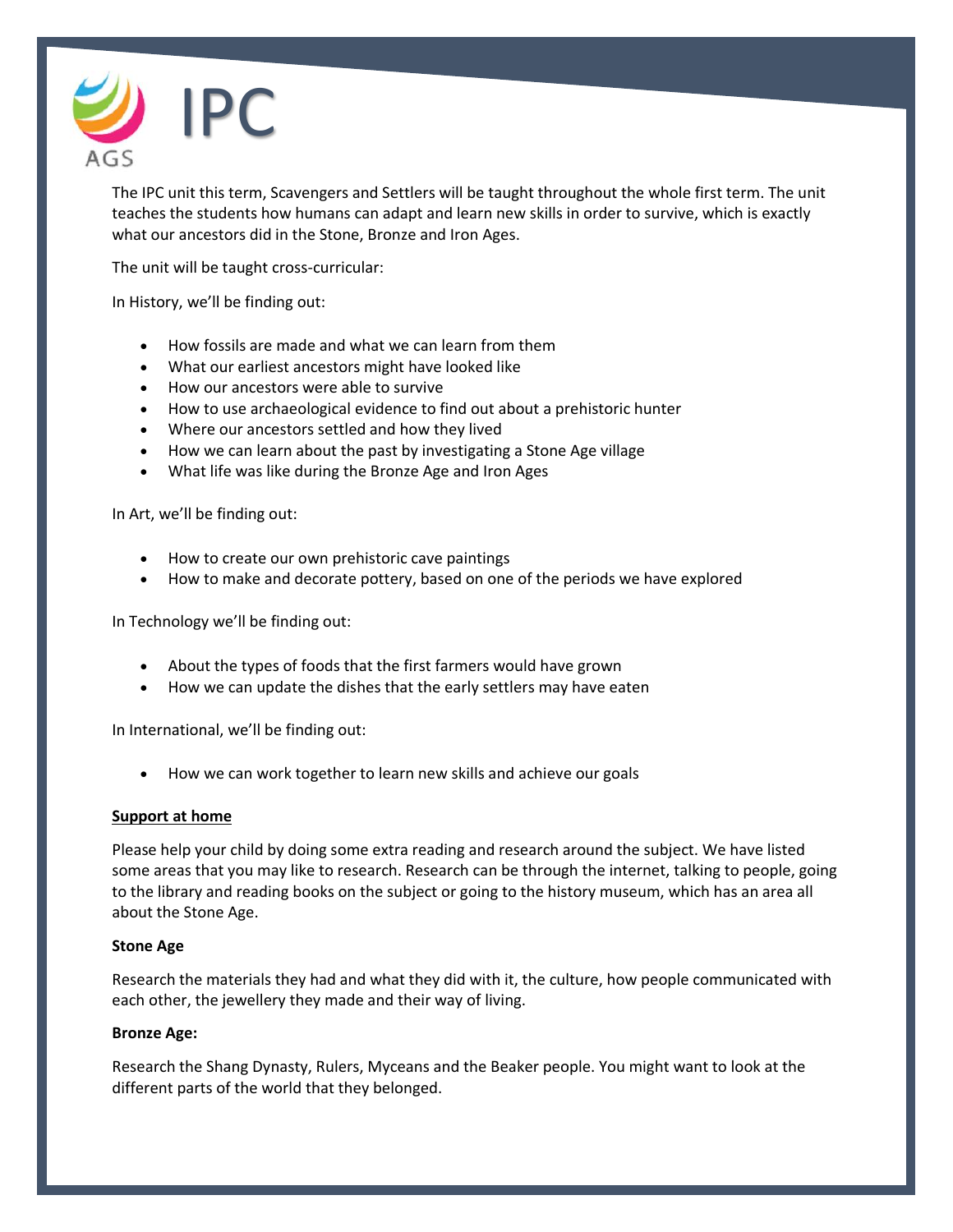#### **Iron Age**

Research the tools that they made and how they made them, the agriculture, their way of living, housing and food.

Across all three periods of time, it would be useful to look at how the way of living progressed over time, particularly the housing, food and the way the tools were made. Looking at a timeline and identifying how long ago these periods of time were. It is significant for the children's understanding of why and how people lived. Often children can't understand a world without electricity and the internet! Showing them where people were thousands of years ago and what has happened in between can be really useful.

Some of the homework tasks are linked to our IPC units so helping your child with these would further their learning.

#### **Assessment**

.

There will be no tests however the assessment of students' learning will be on-going in lessons. Knowledge will be assessed through oral and written quizzes, skills measured through observations and selfassessment and written and oral feedback on students' journals and presentations will be given to develop their understanding.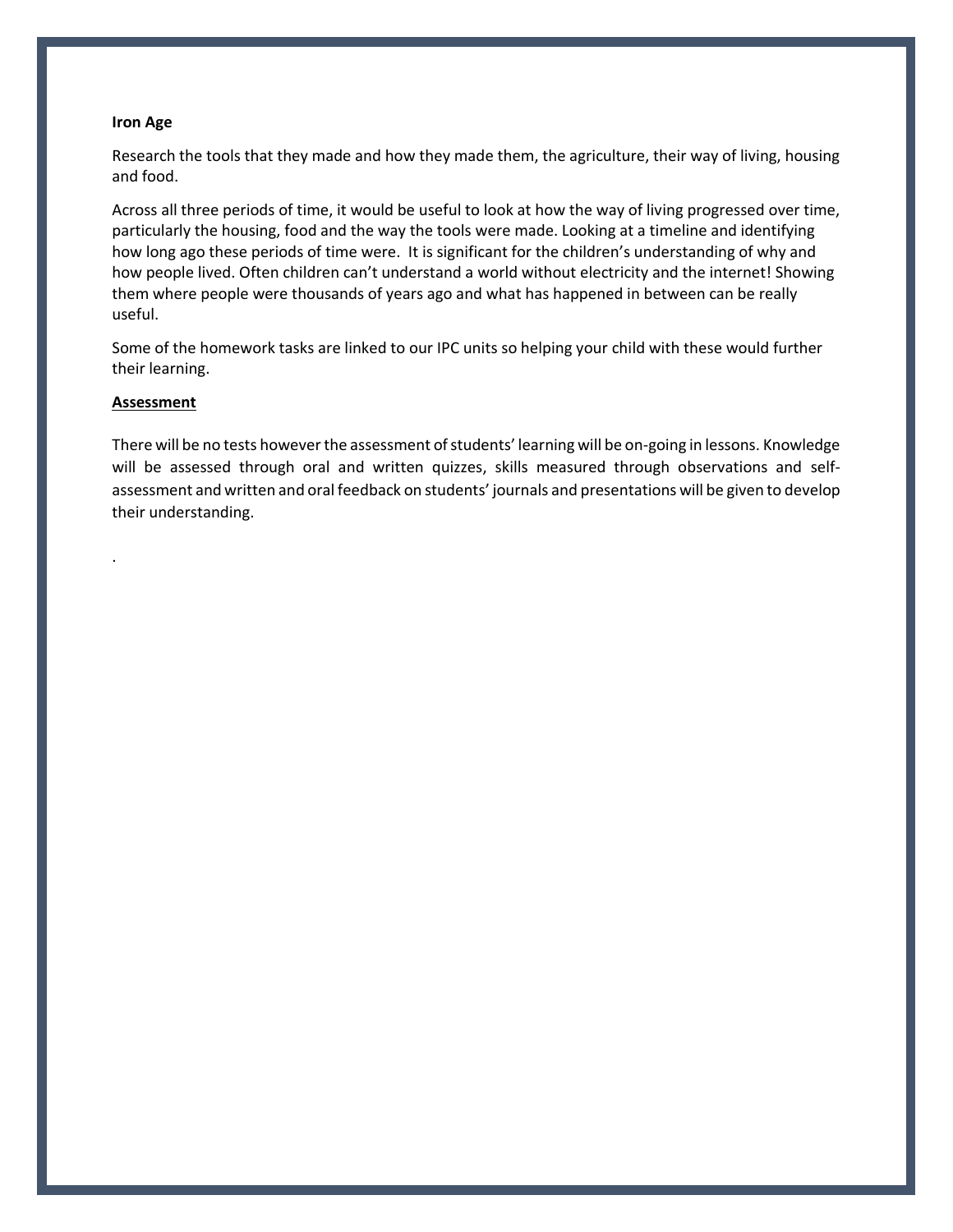

This term the students of Grade 3 will commence a new IPC Topic "Scavengers and Settlers". They will focus on the prehistoric paintings that have been discovered in caves all over the world as well as the Shang Dynasty and their burial rituals

## **Aims and Objectives:**

**By the end of the unit, students will be able to:**

- Explore the history and style of cave painting
- Find out about Shang royal burials
- Choose materials and techniques which are appropriate for their task.
- Explain their own work in terms of what they have done and why.
- Talk about works of art, giving reasons for their opinions.

## **Research activity**

- 1- Children will be shown an example of cave art. How long ago do they think this art work was made? Using a timeline, the children will explore when the cave paintings that we have found date from.
	- Show more examples. Children will discuss any re-occurring themes/ patterns/ colours.
	- Discuss how animals were the main subjects. Explain that humans were rarely drawn, and if they were, they were drawn in much less detail.
	- Children will explore that colours were limited to the natural pigments found in nature and discuss how each colour was made.
	- Children will research what tools the cave artists would have used to create their art on the walls and ceilings of the caves.
	- Children will learn that cave paintings are often quite deep inside the caves, and sometimes in areas that were difficult to reach. It would have been dark inside the caves as they were painting, as they only had fire torches or spoon lamps to see by. The flickering of the flames might have made the painted animals seem like they were moving.

## **Main activity**

- 1- Children create their own cave art painting.
	- First, they paint the background paper using earthy tones.
	- Whilst this is drying, they then choose the animal templates they wish to use and cut out the inside of the animal shape so that they have made a stencil.
	- Children use chalk/charcoal/pastel to rub around the outside of the stencil on their background paper, creating an outline. They use their fingers to blend this line.
	- A different colour can be used for the inside of the animal. They can use as many different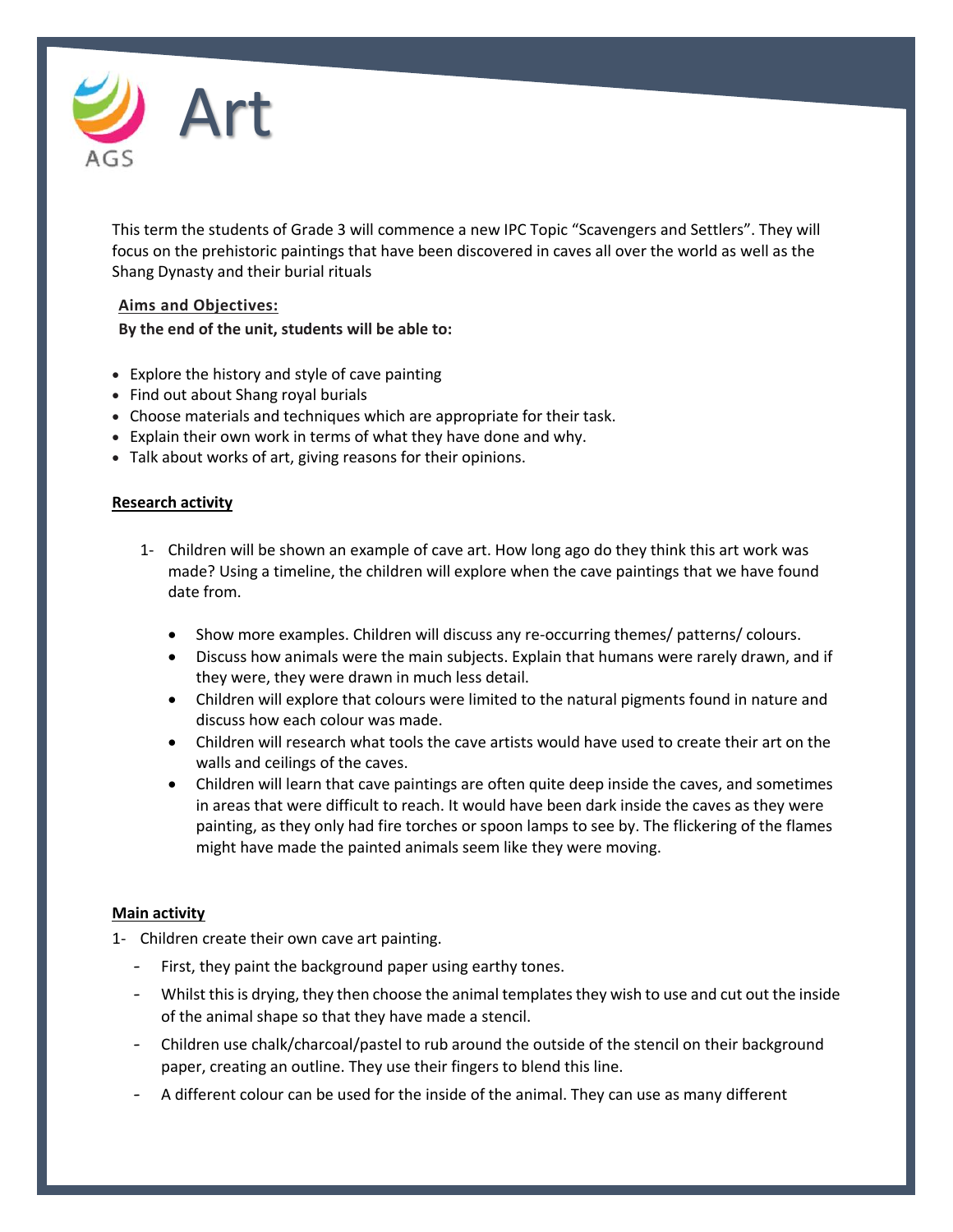stencils as they wish, or even add stick figures to their picture.

- 2. Challenge children to replicate with 3D shapes the model of a Shang ding and paint them with bronze paint.
	- Children will write a paragraph as a label to explain what the vessels were used for.

#### **Assessment**

Children will be asked to recreate their own version of the hand art cave paintings. Children can use hand art instructions to know how to create their own handprint on the paper. This could be done on one very large piece of paper, or on smaller pieces which are then cut out and stuck together.

#### **Support at home**

To help your child enrich their artistic lives at home, you can support by:

- Helping your child with pencil grip and to control the pencil with increasing control.
- solidifying infill shapes with colour pencils and producing a range of colour tones.
- creating more artistic activities with your child and encourage them to practice more on the lesson we have covered in class in order to maximize the quality of their skills.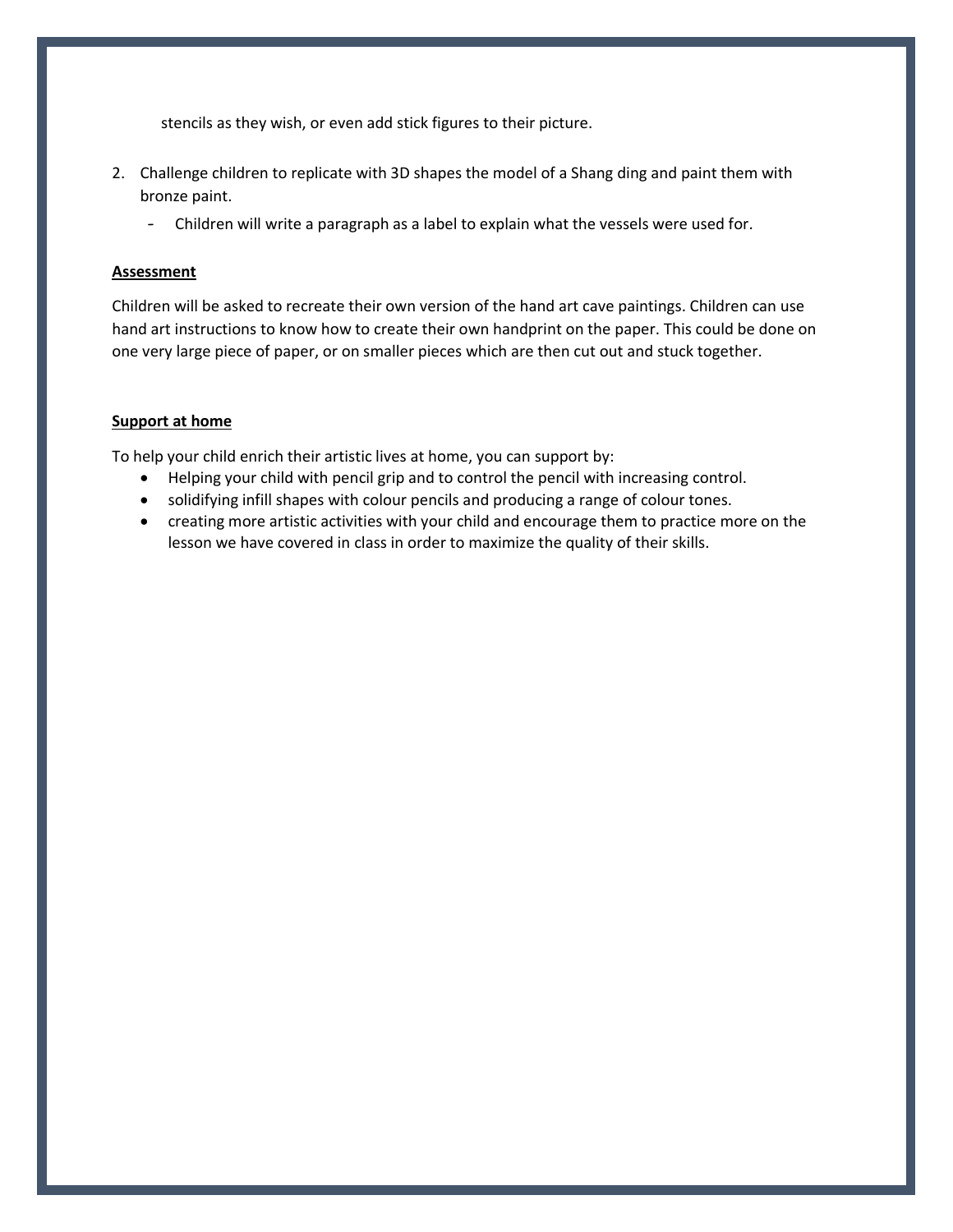

This term in Drama, Grade 3 students will be working on 'Elements of drama/key acting principles' and 'Fables & Morals'.

## **Unit 1**

## **Elements of Drama/Key acting principles:**

Students will learn:

- The importance of 'FREEZE' in drama and the drama studio rules as a performer and audience member.
- Tableaux/Freeze frames
- Facial expression/body language to create character
- The 3 principles of blocking and how to apply these to their performances. Students will spend time rehearsing and demonstrating these skills in various short performances in groups.
- How to create a story which is clear to understand to an audience focusing on clear structures, beginning/middle/end.
- The use of narration
- To begin building their confidence through consistent short performances to the class.

## **Unit 2**

#### **Fables and Morals:**

Students will learn:

- What a fable is.
- What a moral is.
- A variety of short fables and discuss the lessons learnt/meanings of each and be able to give other examples of these lessons being applied in real life.
- To read stories in small groups or to the class and concentrate on their vocalization.
- To re-create and adapt stories in groups, in order to perform short skits based on the fables learnt to an audience.
- Using the elements of drama previously learnt and being able to apply these to their fable topic.
- To begin forming innovative characters which add to their story appropriately.

The aim for term 1 is to develop initial confidence and ensure all students within the class begin to feel more comfortable performing in front of one another, if not already. For those students in the class whose confidence is more prominent, these skills assist them with beginning to improve their performances skills further whilst sustaining their confidence.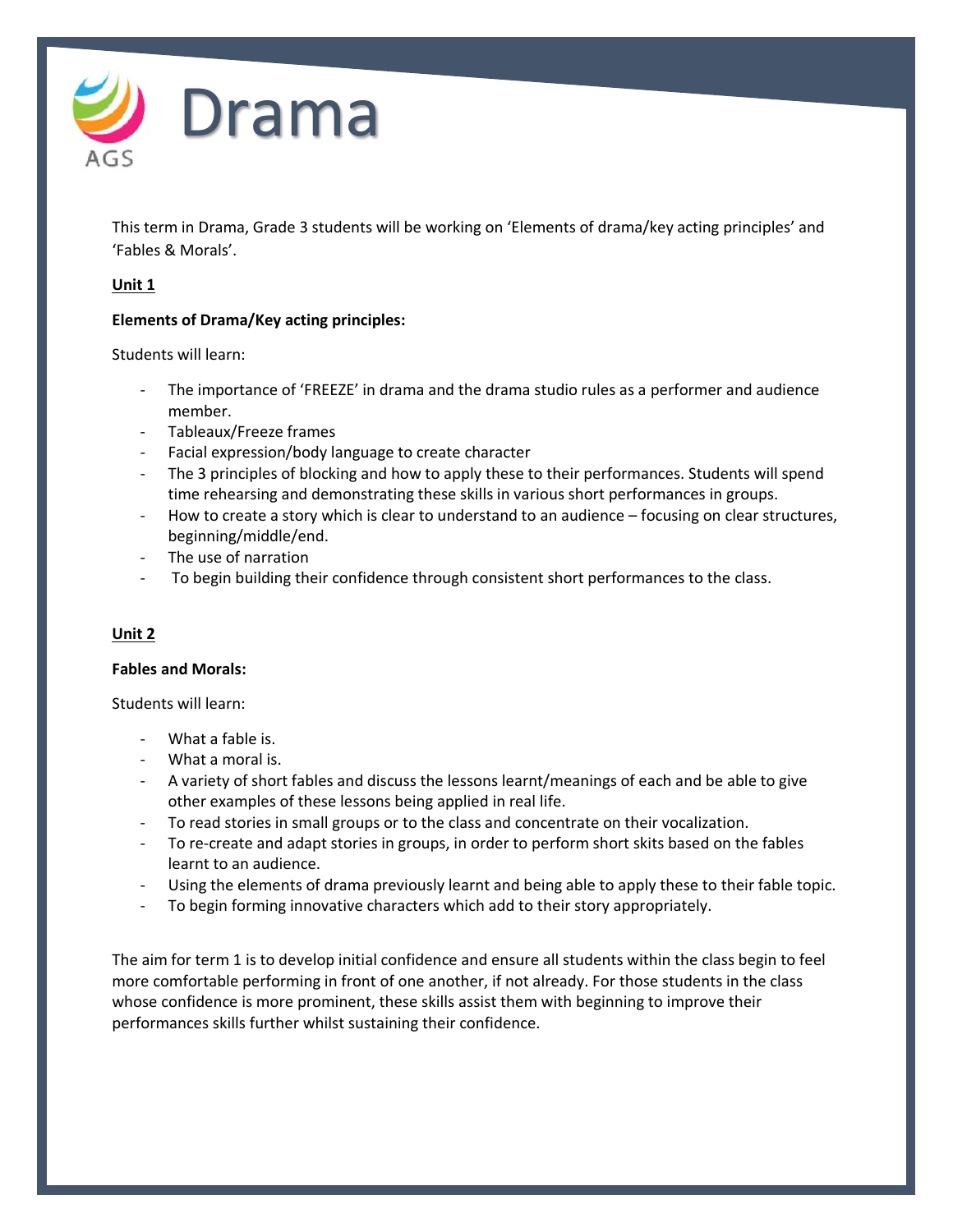

#### **Introduction to Keyboard Skills**

In the first unit students learn to sing and hand sign the musical scale using the musical scale do, re, mi, fa, sol, la, ti. They use their voices expressively and creatively by singing a variety of songs including Wake Up, Shake Up and Together.

Their sense of rhythm is developed by singing and playing a variety of songs including Sweet Beets.

Grade 3 have an introduction to keyboards learning the song Mary Had A Little Lamb.

#### **Learning objectives**

Participate in unison and part singing or playing

#### **Support at home**

You can support your child by encouraging them to sing and play the songs that they have learnt in their music lesson and by singing the musical scale using do, re, mi.

This link from Primary Music Prodigies has some great activities:

<https://www.youtube.com/watch?v=z9WAvSPjHmY&t=582s>

Listen to a variety of music at home, perhaps exploring composers such as Vivaldi, Mozart, Beethoven, Stravinsky

#### **Assessment**

Students are assessed each week by the teacher according to how well they can sing as part of a group and whether they are singing in tune and in time.

They have an individual assessment on how accurately they can play Mary Had a Little Lamb